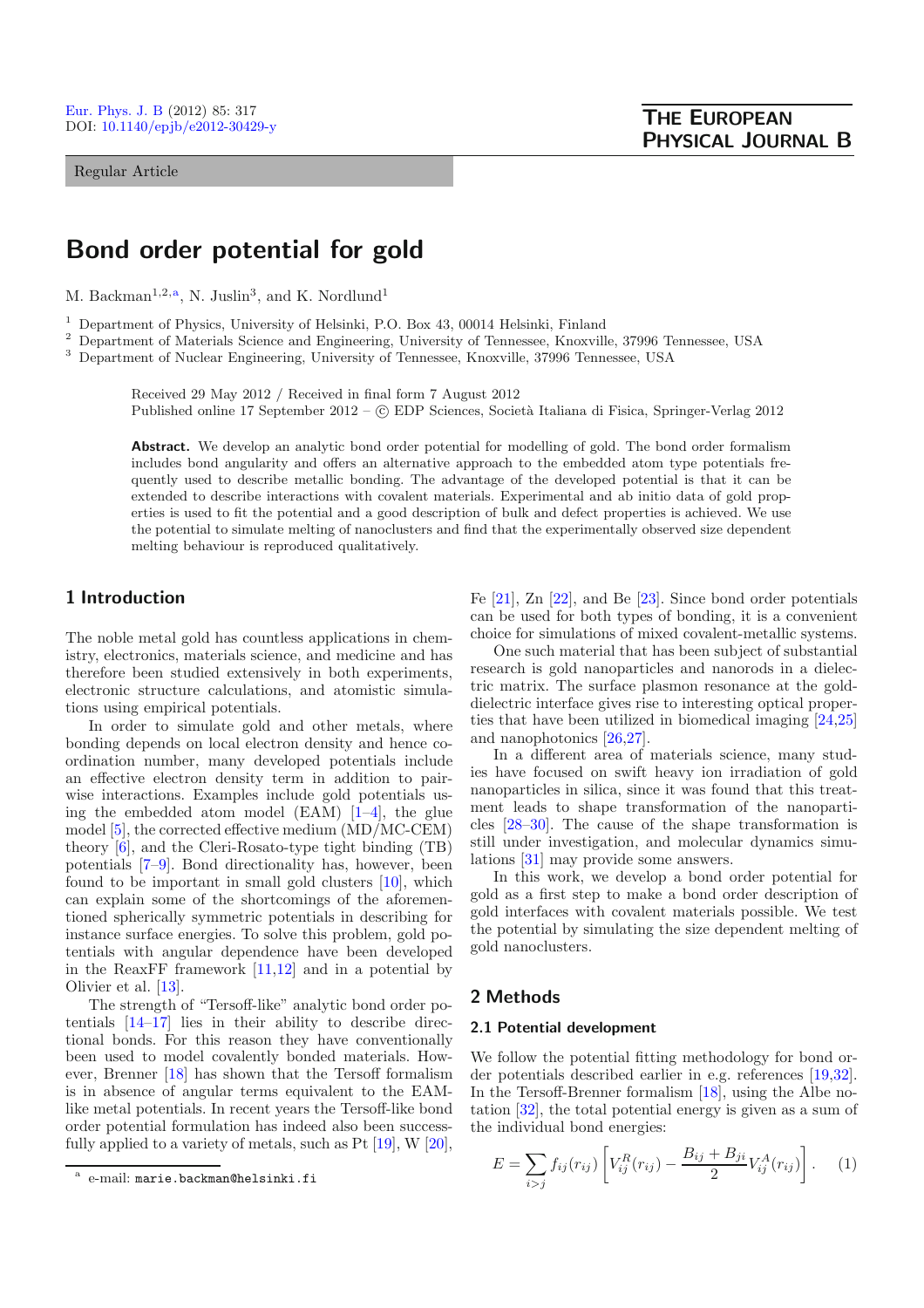<span id="page-1-1"></span>The pair terms describing attractive and repulsive interactions are given by

$$
V^{R}(r) = \frac{D_{0}}{S-1} \exp[-\beta \sqrt{2S}(r-r_{0})],
$$
  
\n
$$
V^{A}(r) = \frac{SD_{0}}{S-1} \exp[-\beta \sqrt{2/S}(r-r_{0})],
$$
\n(2)

where  $D_0$  is the dimer bond energy,  $r_0$  the dimer bond distance, and S an adjustable parameter which determines the slope of the Pauling plot  $(Eq. (8))$  $(Eq. (8))$  $(Eq. (8))$ . For computational efficiency, the range of the potential is limited to nearest neighbours by the cut-off function

$$
f^{c}(r) = \begin{cases} 1, & r \le R - D, \\ \frac{1}{2} - \frac{1}{2} \sin\left(\frac{\pi}{2}(r - R)/D\right), & |R - r| \le D, \\ 0, & r \ge R + D, \end{cases}
$$
 (3)

where D and R are adjustable parameters. The bond-order parameter  $B_{ij}$  includes three-body terms and angular dependence

$$
B_{ij} = (1 + \chi_{ij})^{-1/2}
$$
 (4)

$$
\chi_{ij} = \sum_{k(\neq i,j)} f_{ik}^c(r_{ik}) g_{ik}(\theta_{ijk}) \exp [2\mu_{ik}(r_{ij} - r_{ik})].
$$
 (5)

The three indices monitor the type dependence of the parameters. The angular function  $g(\theta)$  is given by

$$
g(\theta) = \gamma \left( 1 + \frac{c^2}{d^2} - \frac{c^2}{d^2 + (h + \cos \theta)^2} \right). \tag{6}
$$

<span id="page-1-0"></span>Here  $\gamma$ , c, d, and h are adjustable parameters.

The present formalism includes ten free parameters, of which some can be deduced from known properties of the material. The parameter  $\beta$  in equation [\(2\)](#page-1-1) is determined from the dimer bond energy  $D_0$  and the ground-state oscillation frequency  $\omega$  according to

$$
\beta = \frac{2\pi\omega}{\sqrt{2D_0/\mu}},\tag{7}
$$

where  $\mu$  is the reduced mass. The empirically derived Pauling relation gives the bond energy as a function of bond distance,

$$
E_b = -D_0 \exp[-\beta \sqrt{2S}(r_b - r_0)].
$$
 (8)

A plot of  $ln(E_b)$  as a function of  $r_b$  for different known atomic coordinations of the material should thus follow a straight line with slope S.

While initial guesses for  $D_0$ ,  $r_0$ ,  $S$ , and  $\beta$  were extracted from empirical data as described above, these parameters were also varied in order to give the best possible fit. To find the remaining parameters of the potential, the functions were fit to experimental and ab initio data for cohesive energies and lattice parameters of the diamond, simple cubic, body-centered cubic, and facecentered cubic structures. All data for the non-ground state structures are from electronic structure calculations

| Parameter            | Value                |
|----------------------|----------------------|
| $D_0$ (eV)           | 2.302                |
| $r_0(\AA)$           | 2.463316             |
| $\beta$ $(\AA^{-1})$ | 1.586426             |
| S                    | 1.95                 |
| $\gamma$             | 6.374494 $\times$ 10 |
| $\overline{c}$       | 3.351525             |
| $\overline{d}$       | 0.1649262            |
| $\boldsymbol{h}$     | 0.9941884            |
| $2\mu$               | 2.05                 |
| $R(\AA)$             | 3.2                  |
| $D(\AA)$             | 0.2                  |
| $b_f$                | 12                   |
| $r_f$                | $1.7\,$              |

<span id="page-1-2"></span>**Table 1.** Bond order potential parameters.

by Järvi et al.  $[11]$  $[11]$ . For the ground state face-centered cubic phase, elastic constants were also included in the fitting routine. Once the mentioned structural properties were described well we further optimized the parameter set to obtain reasonable melting temperature and vacancy formation energy. The derived parameters are given in Table [1.](#page-1-2)

In order to obtain a more accurate description of atomic interactions at short separations, we modified the repulsive part of the potential to follow the Ziegler-Biersack-Littmark universal repulsive potential [\[33\]](#page-4-27) at such distances. The modified repulsive potential has the form

$$
V_{mod}^{R}(r) = V^{ZBL}(r)[1 - F(r)] + V^{R}(r) F(r),
$$

where  $V^R$  is the potential for states close to equilibrium described earlier, and the Fermi function is

$$
F(r) = \frac{1}{1 + \exp[-b_f(r - r_f)]}.
$$

The value of the constants  $b_f$  and  $r_f$  are chosen such that the equilibrium properties are unaffected, and that a smooth fit between  $V^R$  and  $V^{ZBL}$  with no spurious minima is achieved. The obtained parameters are given in Table [1.](#page-1-2)

#### <span id="page-1-3"></span>**2.2 Bulk properties**

The MD simulation code PARCAS  $[34]$  $[34]$ <sup>[1](#page-1-3)</sup> was used to test the developed potential. Properties including threshold displacement energy, melting temperature, surface energy, and defect energies were investigated.

We determined the threshold displacement energy in simulations using the box size  $10\times10\times14$  unit cells at

 $^{\rm 1}$  The main principles of the molecular dynamics algorithms are presented in [\[46](#page-4-29)[,47\]](#page-4-30). The adaptive time step and electronic stopping algorithms are the same as in [\[48](#page-4-31)].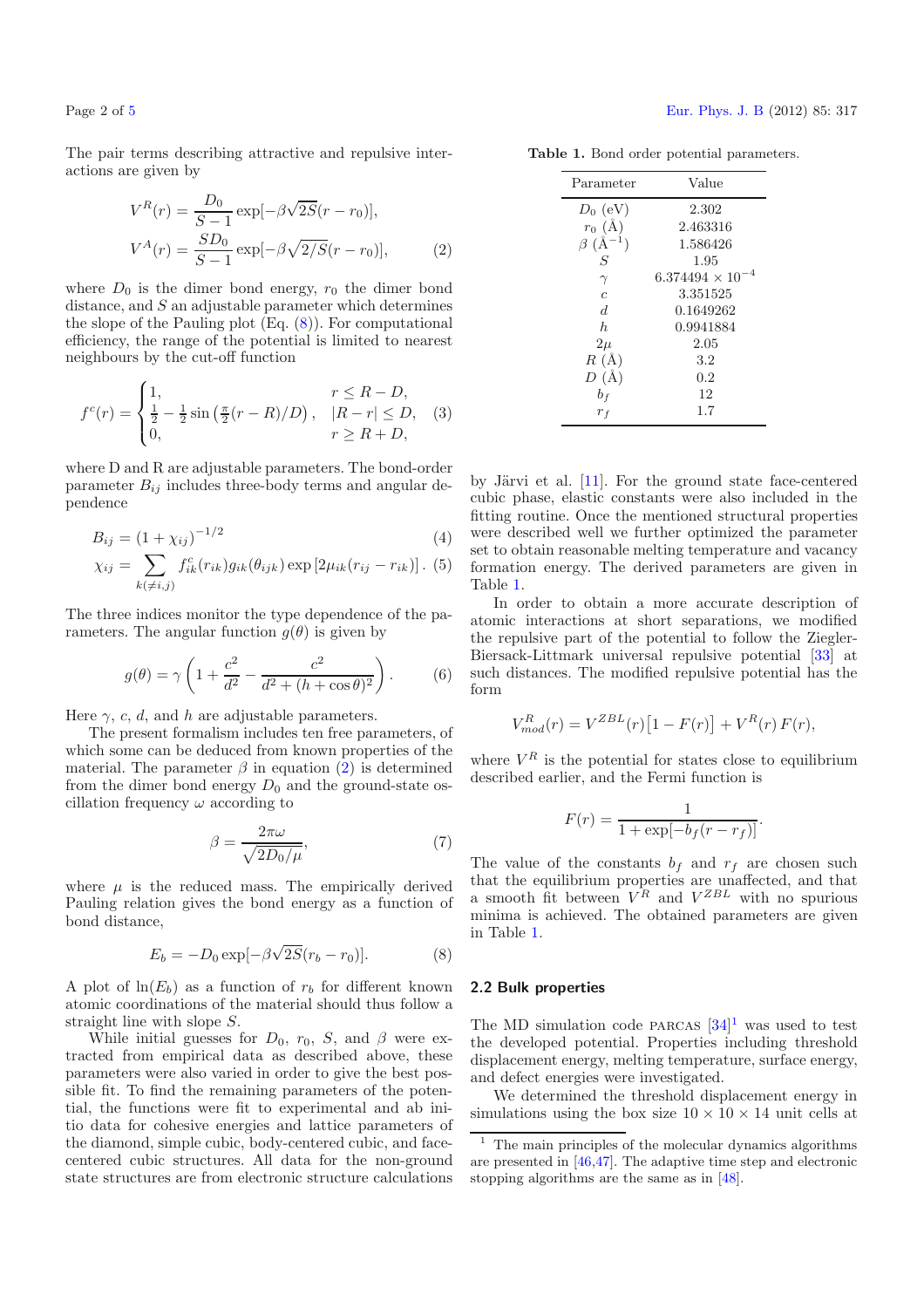10 K. A random atom was given kinetic energy in a random direction and the energy was increased in increments of 2 eV until a stable defect was formed. We used the definition for the average displacement threshold used by Nordlund et al. in reference [\[35](#page-4-32)]. In defining values for the crystal directions a 20◦ spreading of the angle was included to account for beam spreading in experiments.

The bulk melting temperature was determined from a simulation of a molten phase in contact with a crystalline phase. Below the melting temperature the molten phase crystallizes and above it the crystalline phase starts to melt. We obtained a bulk melting temperature of 1640 K, somewhat higher than the literature value of 1337.33 K [\[36\]](#page-4-33).

We performed 5 ns long simulations of the diffusion of a self-interstitial at different temperatures. The diffusion coefficient was calculated from the mean square displacement of interstitials using the Einstein relation. A least square fit to an Arrhenius plot of the obtained diffusion coefficients gave us the self-interstitial migration energy.

We studied the surface energies at 0 K of the (111), (110), and (100) surfaces by comparing the potential energy of the free surface to that of the bulk.

## **2.3 Nanoparticle melting simulations**

We used the developed analytical potential to simulate the size dependent melting temperature of gold nanoclusters in vacuum [\[37\]](#page-4-34). From fcc crystals with the bulk lattice constant of gold, we created spherical nanoclusters with diameters between 2 and 18 nm. To determine the melting temperature the nanoclusters were equlibrated for 1 ns at different temperatures using Berendsen temperature control [\[38\]](#page-4-35). In case the potential energy had not stabilized after 1 ns, a longer simulation time was used. The heated nanoclusters were inspected visually and analyzed with a structure factor analysis method used in reference [\[39\]](#page-4-36) for the same purpose. When at some temperature the average structure factor, visual inspection, and potential energy all indicated complete melting, the nanocluster was considered molten.

The bulk melting or condensation temperature can only be determined accurately if there is a seed for melting or crystallization, respectively, from which the phase transformation can nucleate. If no such seed is present, superheating or supercooling occurs. For this reason we use a two-phase simulation to determine the bulk melting temperature of the potential (see above). In nanoclusters the free surface area acts as nucleation site for melting, hence, superheating is avoided as long as the surface-tovolume ratio is high.

## **3 Results and discussion**

In Table [2](#page-2-0) the cohesive energies, lattice parameters, and elastic constants obtained from the bond order potential are compared to the reference data from experiments and

<span id="page-2-0"></span>**Table 2.** Comparison of properties of dimer and bulk phases between the literature and the developed bond order potential.  $E_{coh}$ : cohesive energy (eV/atom);  $r_0$ : dimer bond length (Å);  $ω$ : ground state oscillation frequency (cm<sup>-1</sup>);  $a_0$ : lattice parameter (Å); B: bulk modulus (GPa);  $B'$ : pressure derivative of bulk modulus; c*ij* : elastic constants (GPa); T*melt*: melting temperature (K);  $E_{vac}^f$ : vacancy formation energy (eV);  $E_{int}^f$ : interstitial formation energy (eV);  $E_{int}^{m}$ : self-interstitial migration energy (eV); E*d*: average threshold displacement energy (eV);  $\gamma$ : surface energy (J/m<sup>2</sup>). The properties are measured at 0 K unless otherwise specified.

|                                                            | Literature                           | <b>BOP</b> |
|------------------------------------------------------------|--------------------------------------|------------|
| Dimer                                                      |                                      |            |
| $E_{\small coh}$                                           | $-1.151$ [40]                        | $-1.151$   |
| $r_0$                                                      | 2.472 [40]                           | 2.463      |
| $\omega$                                                   | 191 [40]                             | 179        |
| $\overline{DIA}$                                           |                                      |            |
| $E_{coh}$                                                  | $-2.80$ [11]                         | $-2.60$    |
| $a_0$                                                      | $5.98 \; [11]$                       | 6.11       |
| $\overline{SC}$                                            |                                      |            |
| $E_{\small coh}$                                           | $-3.53$ [11]                         | $-3.34$    |
| a <sub>0</sub>                                             | $2.68$ [11]                          | 2.69       |
| <b>BCC</b>                                                 |                                      |            |
| $E_{coh}$                                                  | $-3.77$ [11]                         | $-3.67$    |
| $a_0$                                                      | $3.23$ [11]                          | 3.17       |
| $\overline{FCC}$                                           |                                      |            |
| $E_{coh}$                                                  | $-3.81$ [49]                         | $-3.81$    |
| a <sub>0</sub>                                             | 4.065 [49]                           | 4.065      |
| $\overline{B}$                                             | 180 [50]                             | 168        |
| B'                                                         | $5.5$ [ $51$ ]                       | 5.5        |
| c11                                                        | 192 [ $36$ ], at room temperature.   | 201        |
| c12                                                        | 163 $[36]$ , at room temperature.    | 151        |
| c44                                                        | $42$ [ $36$ ], at room temperature.  | 47         |
| $T_{melt}$                                                 | 1337.3 [36]                          | 1640       |
| $E_{\it vac}^f$                                            | $0.89$ [8,52]                        | 0.80       |
| $E_{int}^f\\ E_{int}^m$                                    |                                      | 4.41       |
|                                                            |                                      | 0.11       |
| $E_d$                                                      | 44 [53]                              | 47         |
| $\begin{array}{c} E^{1\bar{0}0}_d \ E^{110}_d \end{array}$ |                                      | 24         |
|                                                            |                                      | 52         |
| $E_d^{\rm 111}$                                            |                                      | 28         |
| $\gamma_{111}$                                             |                                      | 0.67       |
| $\gamma_{100}$                                             | $1.50$ [54], average surface energy. | 0.90       |
| $\gamma_{110}$                                             |                                      | 0.97       |
| missing row<br>Y110                                        |                                      | 0.86       |

ab initio calculations. The analytic potential shows good agreement with established literature values.

Interstitials have not been observed experimentally in gold  $[40]$ , possibly because of a very low migration energy [\[41](#page-4-45)[,42\]](#page-4-46). The ground state structure of interstitials in gold is hence not known. With the present potential we observe that a single interstitial gives rise to a crowdion in the [111] direction with formation and migration energy given in Table [2.](#page-2-0) This suggests that crowdion motion might explain the very low migration energy in experiments.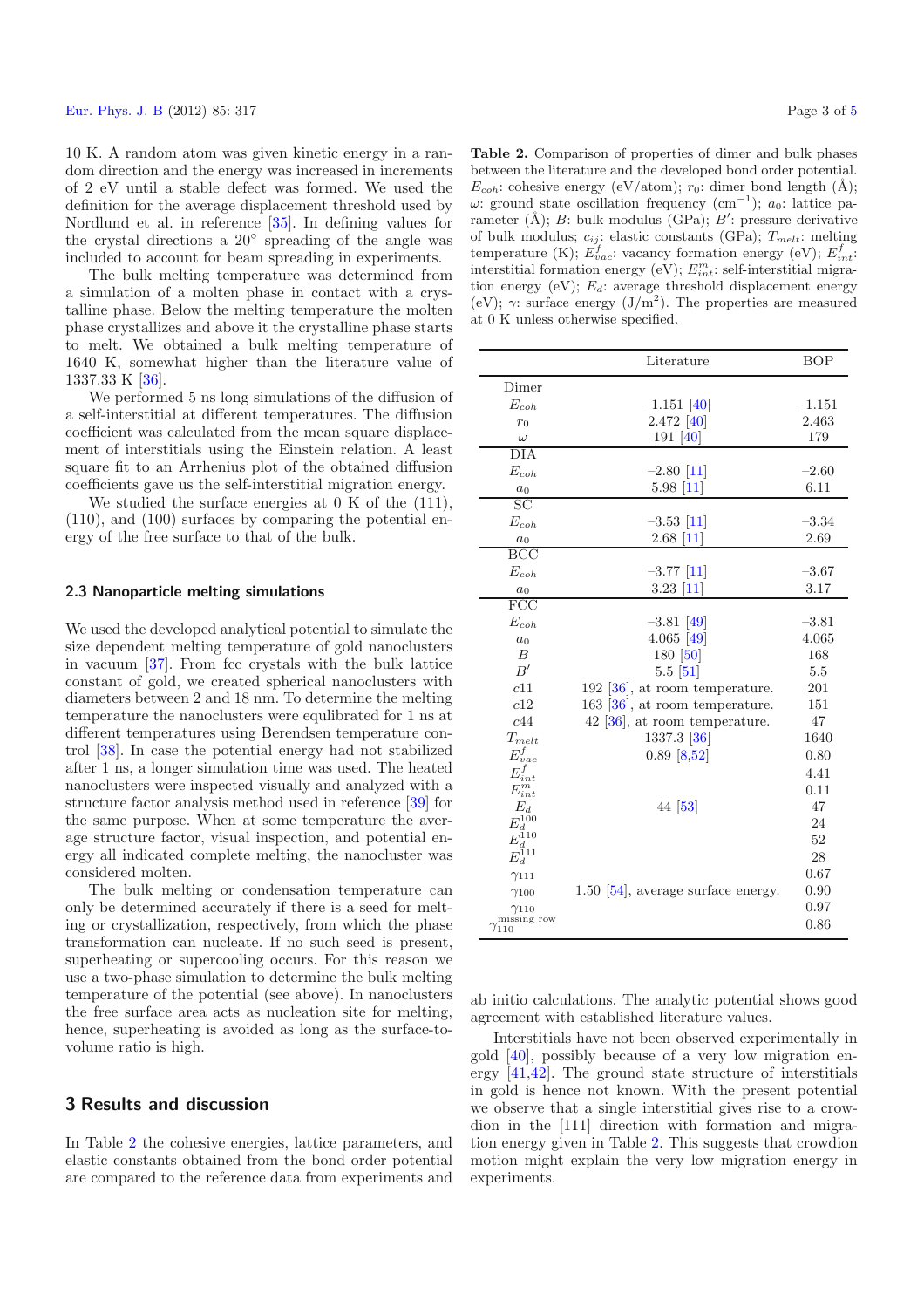<span id="page-3-0"></span>



**Fig. 1.** Cross-section of an 18 nm nanocluster melting from the surface inward.

The surface energies are underestimated, but on par with the values obtained with the commonly used Foiles-Baskes EAM potential for gold [\[1](#page-4-0)[,2\]](#page-4-47). (The second value for the (110) surface energy in Tab. [2](#page-2-0) refers to the  $(1 \times 2)$ missing row reconstruction found in gold [\[43\]](#page-4-48).) Some newer potentials report surface energies that are in better agreement with experimental data, see for instance [\[11\]](#page-4-7) and [\[13\]](#page-4-9), where the former includes a comparison of surface energies for different gold potentials. It should be noted that the low surface energies for the developed potential is a consequence of not fitting to surface properties rather than a fundamental weakness of the potential formalism.

As previously shown by for instance Lewis et al. [\[44\]](#page-4-49), simulations of gold nanocluster melting reveal that melting begins at the surface and proceeds inward. This is illustrated in Figure [1.](#page-3-0) Small clusters are observed to transform from spherical to faceted clusters at elevated temperatures (see Fig. [2\)](#page-3-1).

The nanoclusters are found to exhibit size dependent melting temperature, in accordance with thermodynamic theory and a vast array of literature (see e.g. Ref. [\[45\]](#page-4-50) and references therein). Figure [3](#page-3-2) shows the ratio of nanocluster to bulk melting temperature for the simulated nanocluster sizes. This ratio approaches unity as the nanocluster diameter increases. Compared to experiments by Buffat and Borel [\[37\]](#page-4-34), the nanocluster-to-bulk melting temperature ratio found in both our simulations and the simulations by Lewis is higher. The simulations are performed with perfect crystalline clusters where the only seed for melting is the surface, therefore, superheating may explain this discrepancy. We find that the bulk melting temperature is not reached even for the largest nanocluster simulated.

# **4 Conclusions**

An analytic bond order potential for gold was developed to make development of gold-covalent interface potentials possible. The potential provides a good description of bulk properties, such as cohesive energy, lattice parameter and elastic constants, while the surface energies are underestimated. The melting temperature is within reasonable range from the literature value and the size dependence



<span id="page-3-1"></span>**Fig. 2.** A gold nanocluster of diameter 6 nm (a) before melting, (b) at the onset of melting, and (c) after melting. Note the transition from spherical cluster in (a) to faceted at elevated temperatures in (b).

<span id="page-3-2"></span>

**Fig. 3.** Relative melting temperature as a function of cluster diameter, compared to experimental results by Buffat and Borel [\[37](#page-4-34)] and MD simulations by Lewis et al. [\[44](#page-4-49)].